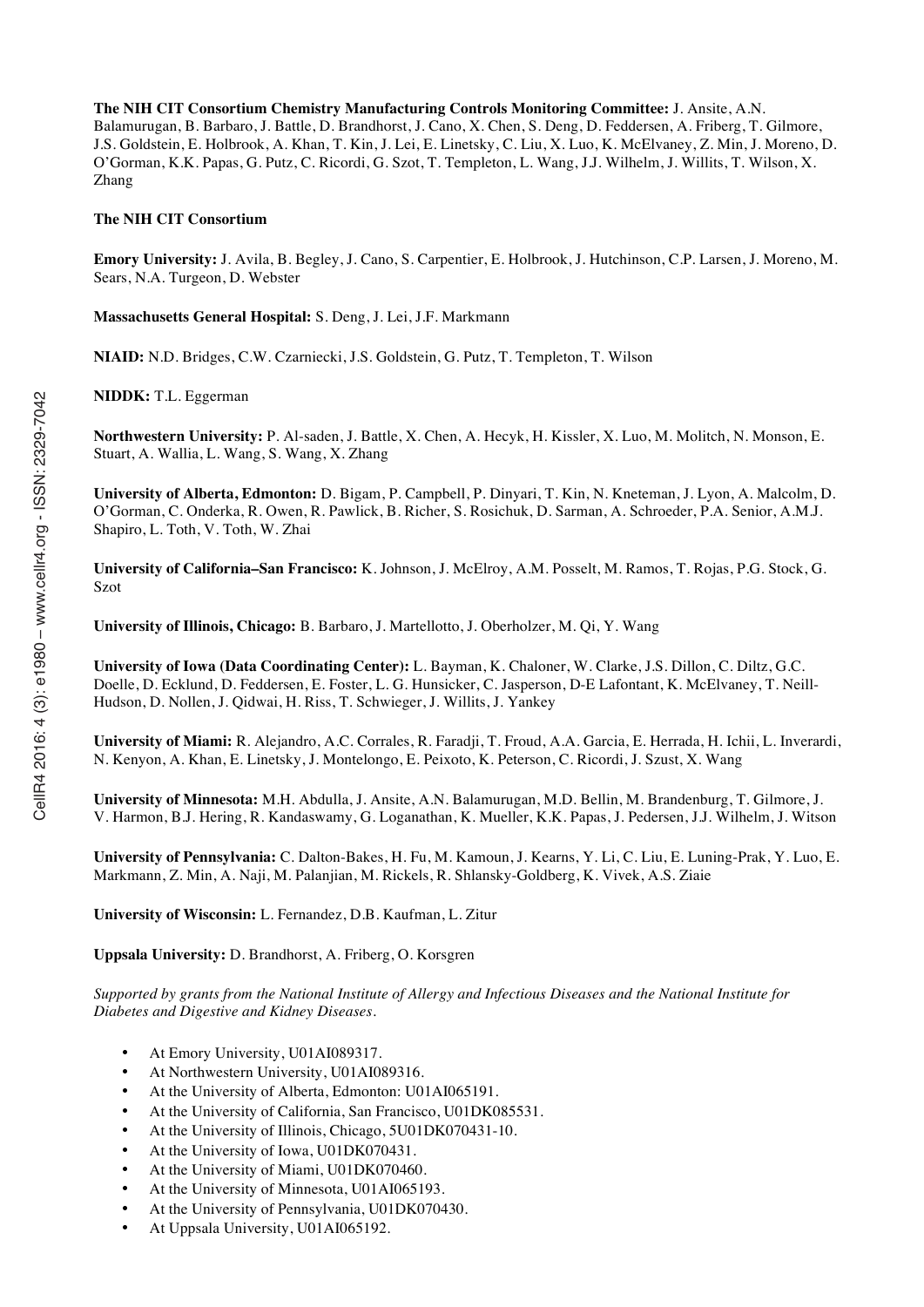*In addition, the study was supported by the following GCRC and CTSA awards:*

- At Emory University: UL1TR000454.
- At Northwestern University: 5UL1RR025741 and 8UL1TR000150.
- At the University of California, San Francisco, UL1TR000004.
- At the University of Illinois, Chicago, UL1TR000050.
- At the University of Miami: 1UL1TR000460.
- At the University of Minnesota: 5M01-RR000400 and UL1TR000114.
- At the University of Pennsylvania: UL1TR000003.

Address correspondence to: Camillo Ricordi MD, Chairman, CIT Steering Committee, ricordi@miami.edu

# **To cite this article**

*Raw Material Specification, RPMI 1640 with L-Glutamine – Standard Operating Procedure of the NIH Clinical Islet Transplantation Consortium*

CellR4 2016; 4 (3): e1980